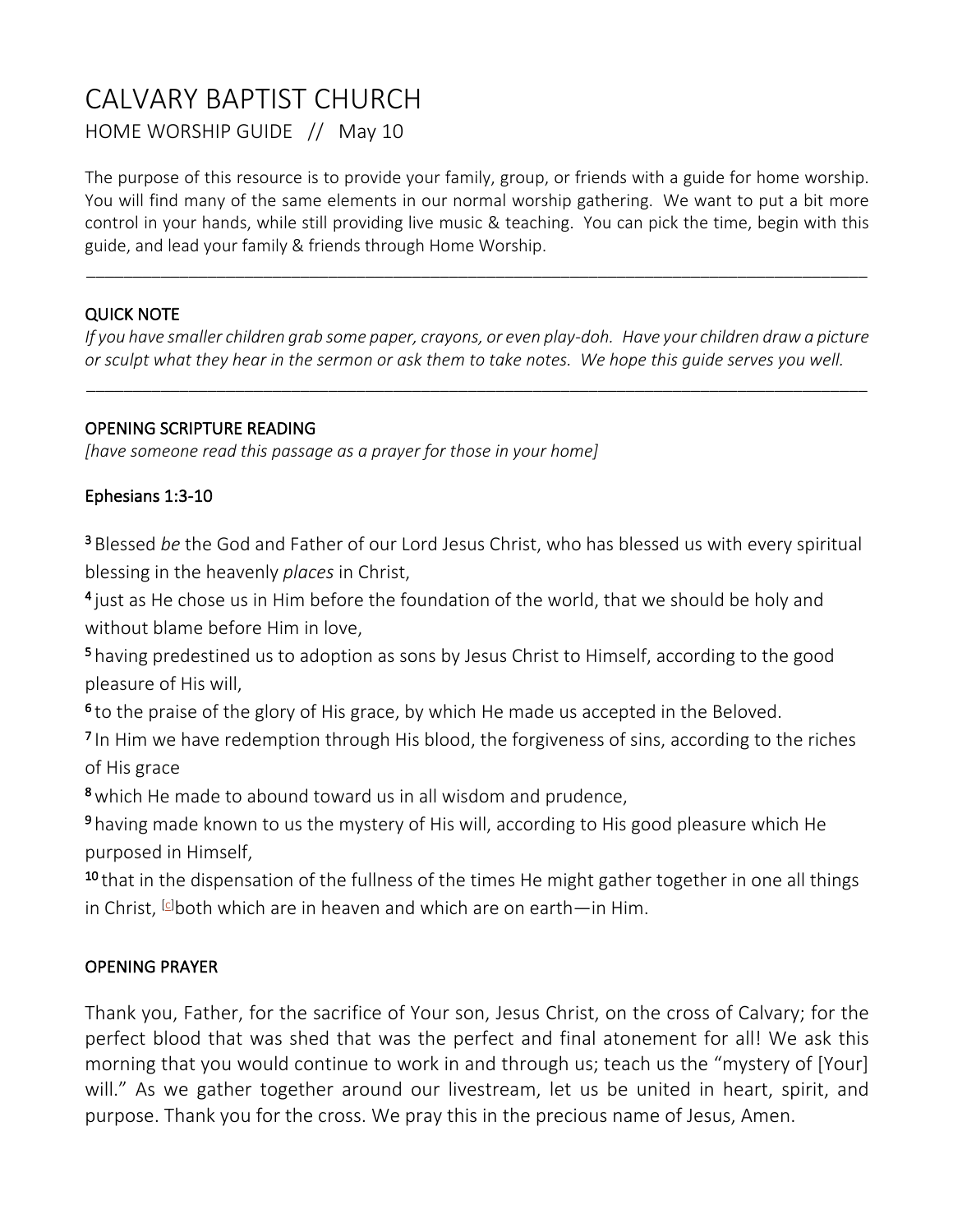## WORSHIP SONG: THERE IS A FOUNTAIN

#### Verse 1

There is a fountain filled with blood, Drawn from Immanuel's veins, And sinners plunged beneath that flood Lose all their guilty stains: Lose all their guilty stains, Lose all their guilty stains; And sinners plunged beneath that flood Lose all their guilty stains.

#### Verse 2

The dying thief rejoiced to see That fountain in His day; And there have I, though vile as he, Washed all my sins away: Washed all my sins away, Washed all my sins away; And there have I, though vile as he, Washed all my sins away.

#### Verse 3

Dear dying Lamb, Thy precious blood Shall never lose its pow'r, Till all the ransomed church of God Are safe, to sin no more: Are safe, to sin no more, Are safe, to sin no more; Till all the ransomed church of God Are safe, to sin no more.

#### Verse 4

E'er since by faith I saw the stream Thy flowing wounds supply, Redeeming love has been my theme, And shall be till I die: And shall be till I die, And shall be till I die; Redeeming love has been my theme, And shall be till I die.

#### Verse 5

When this poor, lisping, stamm'ring tongue Lies silent in the grave, Then in a nobler, sweeter song, I'll sing Thy pow'r to save: I'll sing Thy pow'r to save, I'll sing Thy pow'r to save; Then in a nobler, sweeter song, I'll sing Thy pow'r to save.

## WORSHIP SONG: WAYMAKER

#### Verse 1

You are here, moving in our midst I worship You I worship You You are here, working in this place I worship You I worship You You are here, moving in our midst I worship You I worship You You are here, working in this place I worship You I worship You

#### Chorus

You are Way maker, miracle worker, promise keeper Light in the darkness, my God That is who You are Way maker, miracle worker, promise keeper Light in the darkness, my God That is who You are

#### Verse 2

You are here, touching every heart I worship You I worship You You are here, healing every heart I worship You I worship You You are here, turning lives around I worship You I worship You You are here, mending every heart I worship You I worship You

#### Tag

That is who You are That is who You are That is who You are That is who You are

#### Bridge

Even when I don't see it, You're working Even when I don't feel it, You're working You never stop, You never stop working You never stop, You never stop working